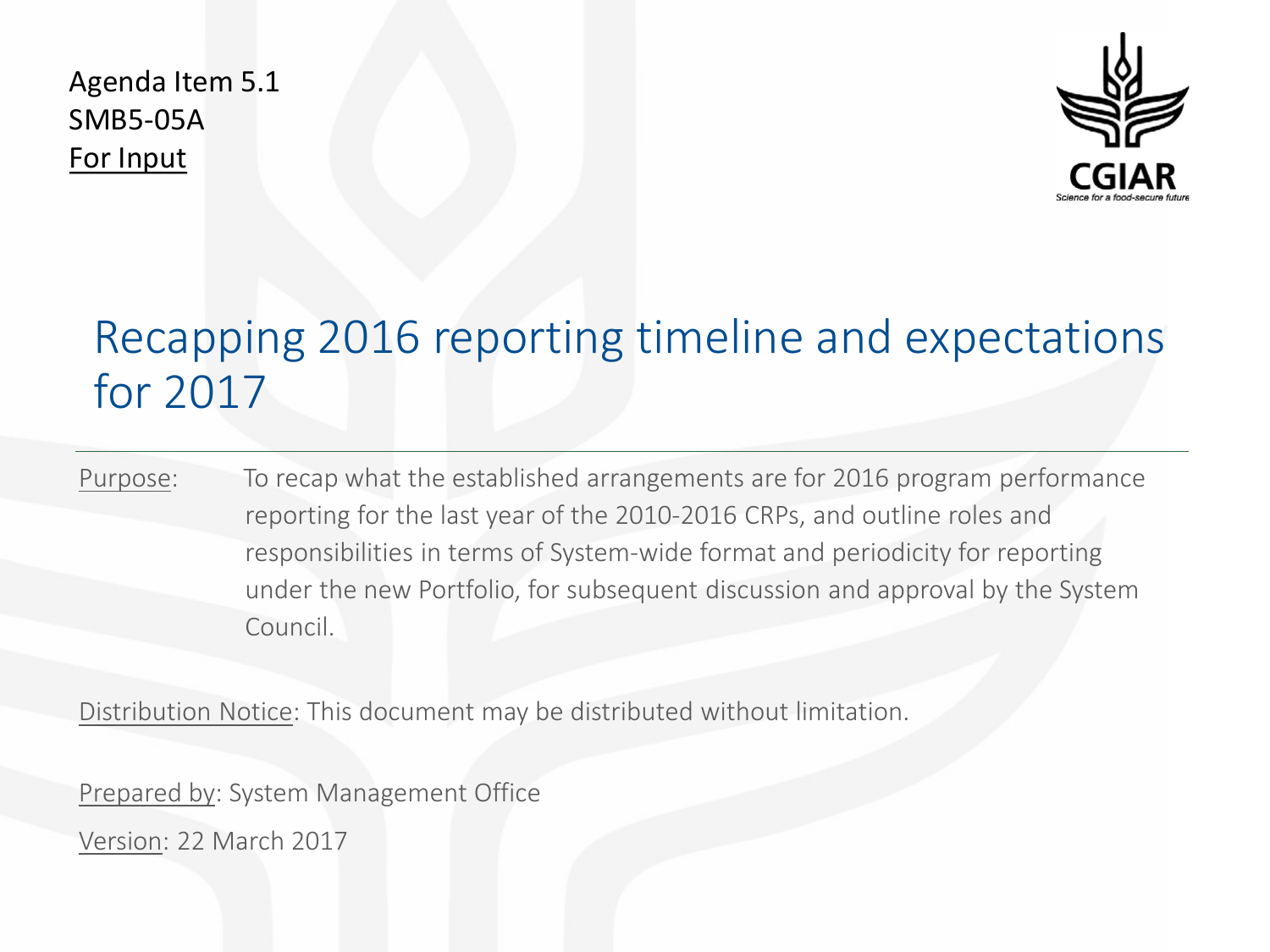# **Contents**



- 1. Suggested actions at SMB5
- 2. 2016 reporting:
	- 2a. Products and sequencing
	- 2b. Overall schedule for 2016 reporting, including Board engagement
- 3. Expectations on reporting for 2017 onwards:
	- 3a. From the Framework and Charter
	- 3b. From the Funding Agreements
- 4. Strategically planning reporting for 2017 onwards:
	- 4a. Current steps
	- 4b. Seeking inputs from Board on format and timing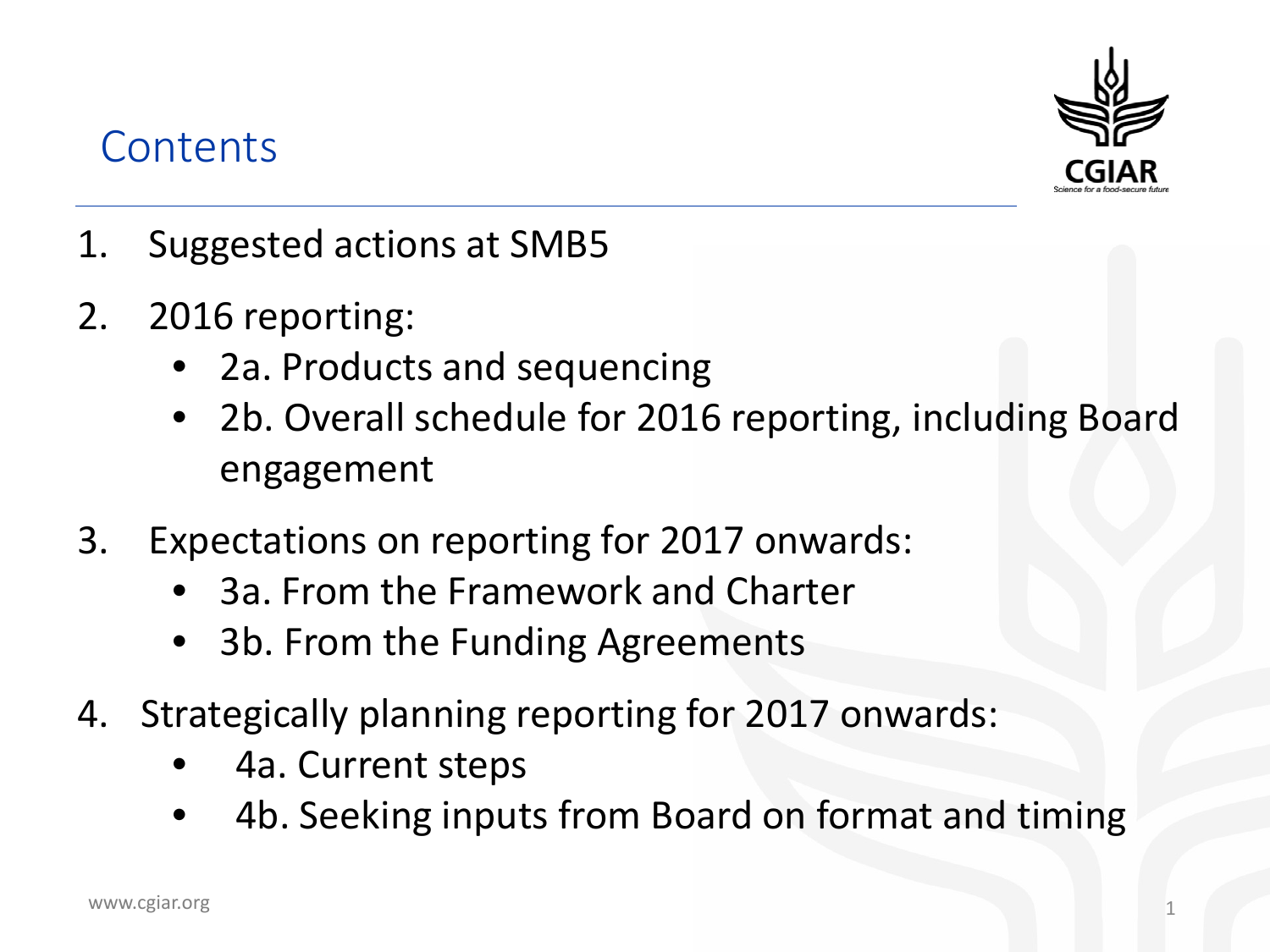

# 1. Suggested SMB5 Action(s)

- 1. To take note of schedules for production of key reports for 2016 and likely SMB requirements for engagement
- 2. To consider the necessary reporting expectations for 2017 onwards, and provide inputs into planning and proposing the nature of reporting or information required so that Board can fulfill its reporting and information requirements as outlined in the Charter

As an information point, Appendix 1 provides an update on the status of the development of the new performance management framework.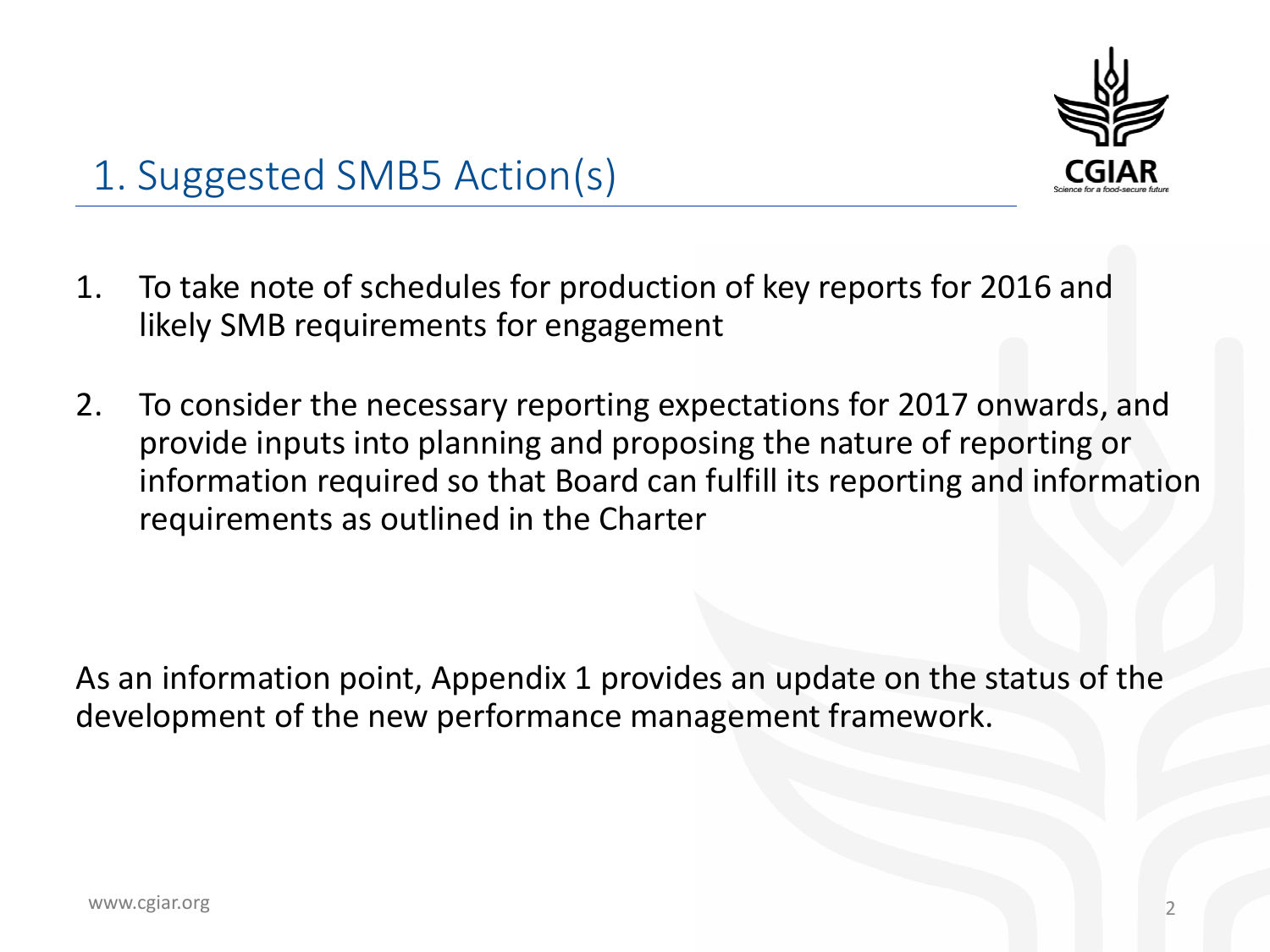

# 2a. 2016 reporting– Products and sequencing

## **1. CRP Annual Reports**

- The year 2016 was the last year of operation of the CRPs funded in phase I.
- Activities for 2016 will be reported by individual CRPs using a template mandated by the former Fund Council

## **2. CRP Portfolio Report**

- The information in the individual CRP reports is used to develop the CRP Portfolio Report which looks at CRPs according to 3 categories:
	- Type I: One crop, few Centers and long historical scientific base
	- Type II: Integrative, multi-crop, multi-partner
	- Type III: Addressing newer, integrative and systemic issues

## **3. CGIAR Annual Report**

• The CGIAR Annual Report is developed as a communications document, making use of the CRP Portfolio Report and other CGIAR information.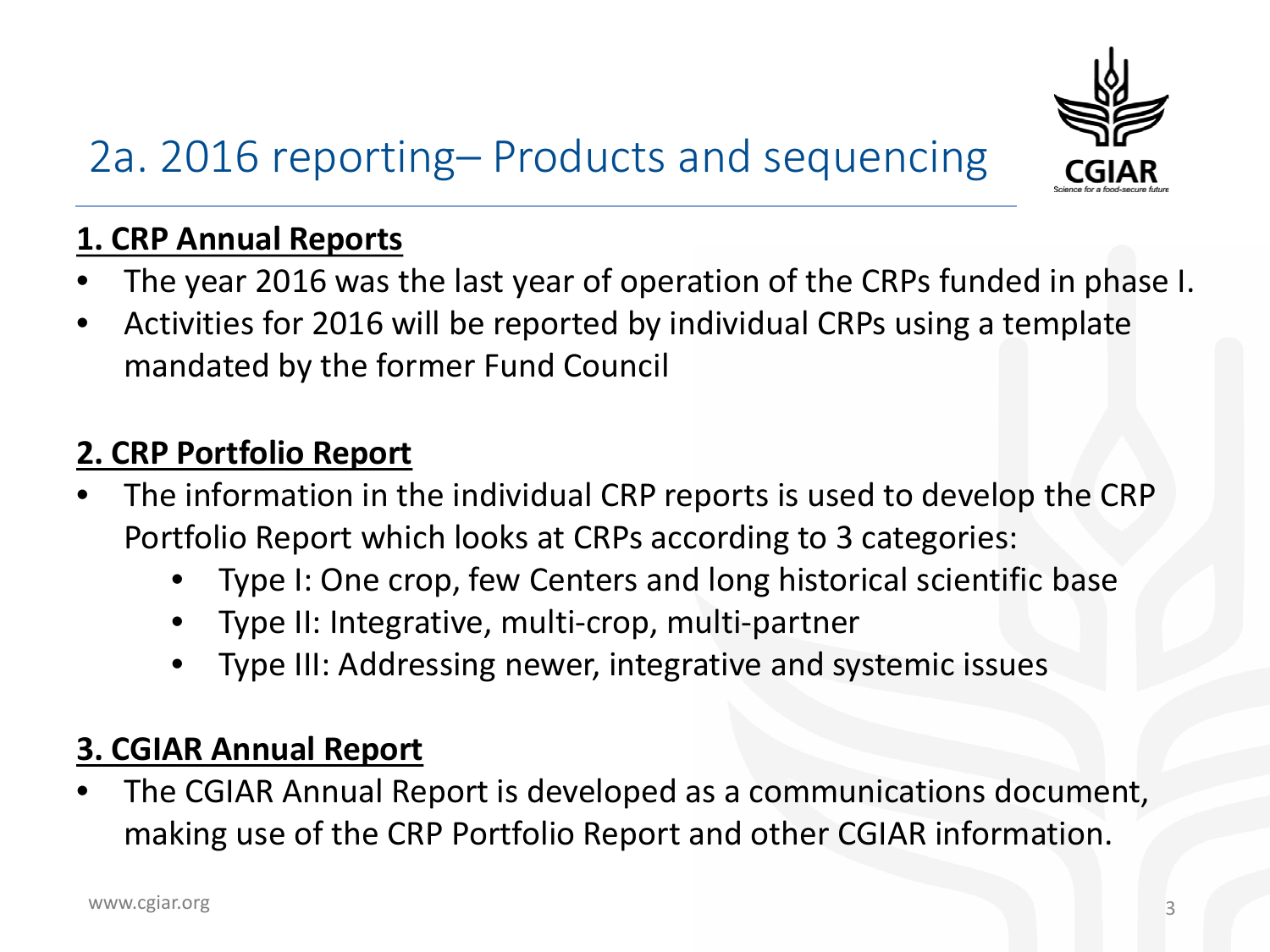

# 2b. Overall schedule for 2016 reporting (in 2017), highlighting Board engagement

| 2016 CRP Annual Reports                                                                                                                                                                                                                                                                                             | 2016 CRP Portfolio Report                                                                                                                                                                                                                                                                                                                                                           | 2016 CGIAR Annual Report                                                                                                                                                                                                                                                                                                                                                  |
|---------------------------------------------------------------------------------------------------------------------------------------------------------------------------------------------------------------------------------------------------------------------------------------------------------------------|-------------------------------------------------------------------------------------------------------------------------------------------------------------------------------------------------------------------------------------------------------------------------------------------------------------------------------------------------------------------------------------|---------------------------------------------------------------------------------------------------------------------------------------------------------------------------------------------------------------------------------------------------------------------------------------------------------------------------------------------------------------------------|
| <b>Activities &amp; Milestones:</b><br>• 15 April 2017: Deadline<br>for receipt of 16 Phase I<br><b>CRP Annual Reports</b><br>2016<br>$\bullet$ 15 April-5 May:<br>Developing comments to<br>be shared with CRPs<br>5 May: Sharing<br>comments with CRPs<br>• 19 May: Deadline for<br>revised CRP Annual<br>Reports | <b>Activities &amp; Milestones:</b><br>• 5 May-5 June: writing CRP<br>Portfolio Report 2016<br>• 12-15 June 2017: Annual<br>Science Leaders meeting to<br>seek feedback from CRP<br>leaders on the draft Portfolio<br>Report 2016<br>• 3 July: Final draft of Portfolio<br>report<br>Board Engagement: 4-14 July:<br>seeking Board input<br>• 21 July: Finalize Portfolio<br>Report | <b>Activities &amp; Milestones:</b><br>• Portfolio Report used in<br>development of CGIAR<br><b>Annual Report</b><br>Mid-August: Final draft<br>of CGIAR Annual Report<br>2016 to be ready<br>• Board Engagement: 21-<br>31 August: electronic<br>endorsement of CGIAR<br><b>Annual Report 2016</b><br>• Early September: CGIAR<br><b>Annual Report 2016</b><br>published |
| www.cgiar.org                                                                                                                                                                                                                                                                                                       |                                                                                                                                                                                                                                                                                                                                                                                     |                                                                                                                                                                                                                                                                                                                                                                           |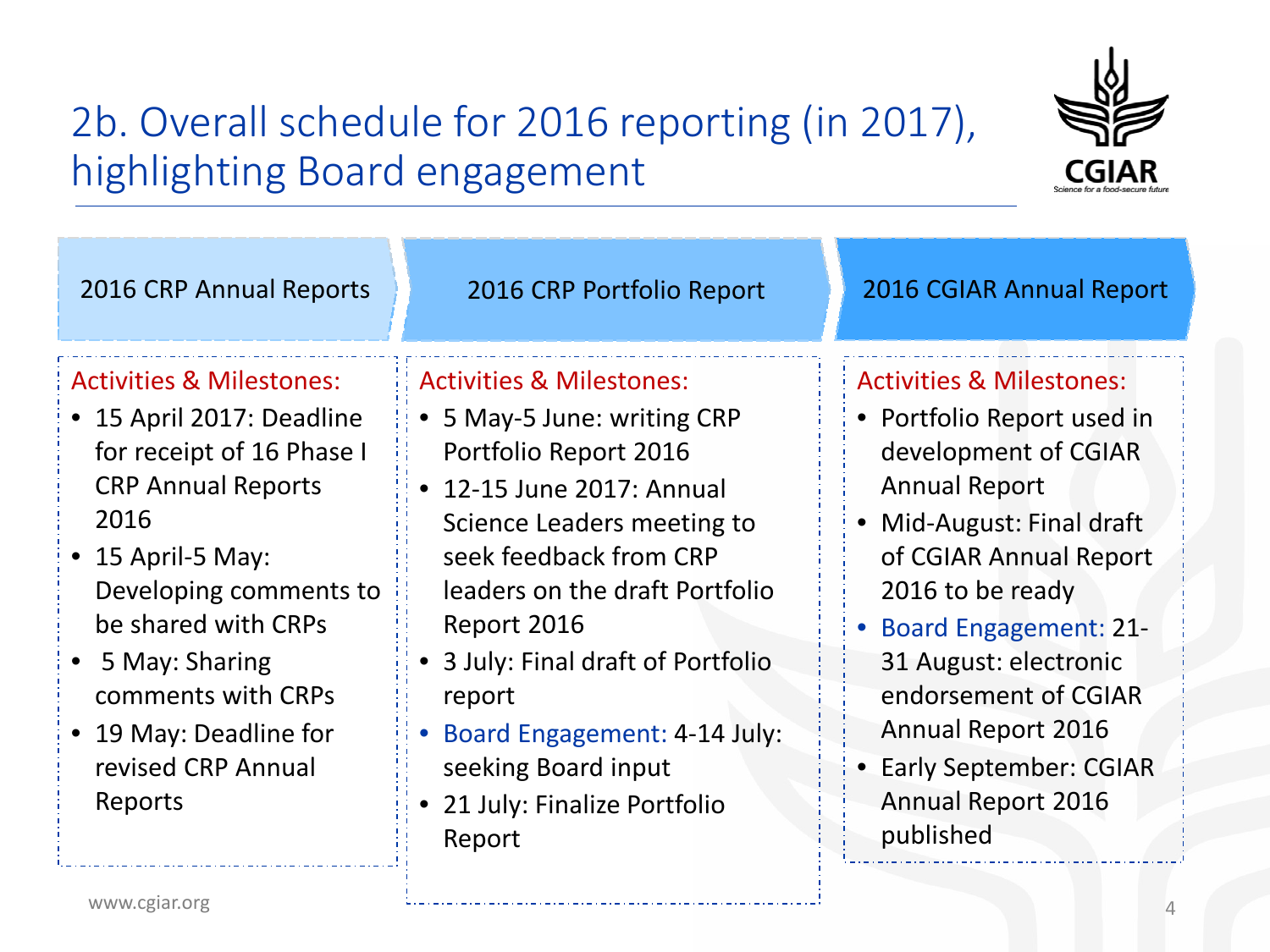# 3a. Expectations on reporting 2017 onwards: From the Framework and Charter



| <b>Reporting or information type</b>                                                                         | <b>Role of the System Management</b><br><b>Board from the Charter, Article 8.1</b>                                                                                                                                                                              | <b>Role of System Council from</b><br>the Framework, Article 6.1                                 |
|--------------------------------------------------------------------------------------------------------------|-----------------------------------------------------------------------------------------------------------------------------------------------------------------------------------------------------------------------------------------------------------------|--------------------------------------------------------------------------------------------------|
| <b>Work programs and financing</b><br>plans on CGIAR Research                                                | (dd) Provide annually to the System<br>Council and seek the Council's<br>strategic guidance                                                                                                                                                                     | (r)Review annually and<br>provide strategic guidance to<br>the System Management<br><b>Board</b> |
| Annual portfolio analysis and<br>program reports on the CGIAR<br><b>Portfolio</b>                            | (ij) Review the report prepared by<br>the System Management Office and<br>propose to the System Council<br>strategic actions to ensure results<br>and continued relevancy<br>(kk) Taking in account feedback from<br>the System Council, approve the<br>reports | (w) Review reports                                                                               |
| <b>Consolidated system-level</b><br>annual financial and<br>programmatic reports on<br><b>CGIAR Research</b> | (oo) Review and submit to the<br>System Council, and taking into<br>account feedback from the System<br>Council, approve the reports                                                                                                                            | (aa) Review the reports and<br>provide feedback to the<br><b>Board</b>                           |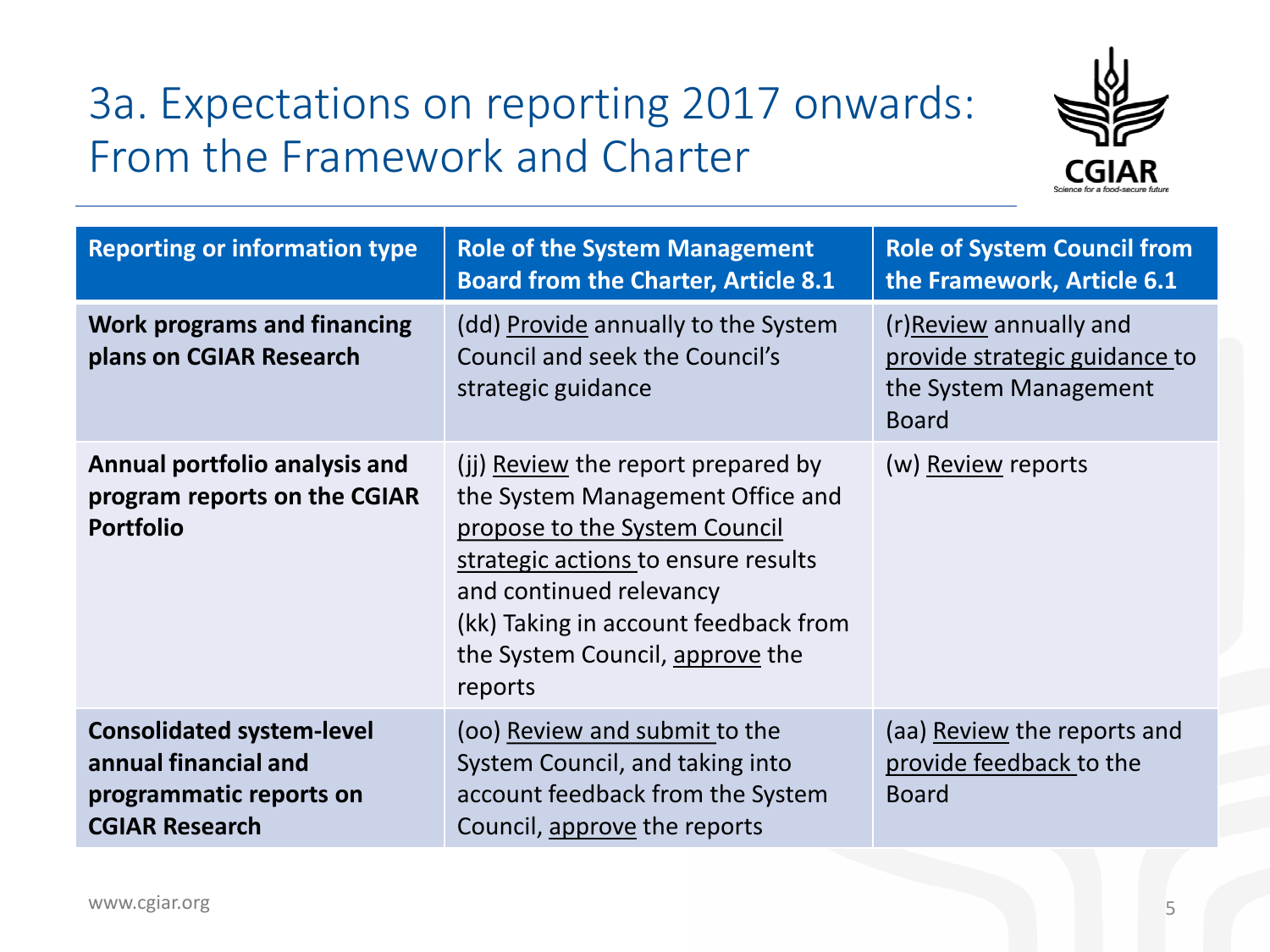# 3b. Expectations on reporting 2017 onwards: From drafting in the new Funding Agreements



- **1. Programmatic report on the CGIAR Portfolio**  (Clause 11.3.1 Activity, Output, Outcome and Impact Reporting)
	- **To**: Funders
	- **By: the System Organization**
	- **How**: in form and substance satisfactory to the System Council
	- **When**: on an annual basis (unless otherwise decided by the Council)
	- **Including**: evidence-based assessment of
		- i. Progress on or towards the achievement of expected outputs and outcomes and likelihood of the impact being achieved
		- ii. Challenges in implementing activities
		- iii. Implementation and achievement against the System Organization's gender strategy
		- iv. Total spending on CGIAR Portfolio from all funding sources
- **2. Final report** after completion of CRP or Platform (Clause 11.3.2)
- **3. CGIAR Annual Report [on All CGIAR Research**] (Clause 11.4)
	- The System Organization will provide an annual programmatic summary on the activities of the System Organization and all CGIAR Research.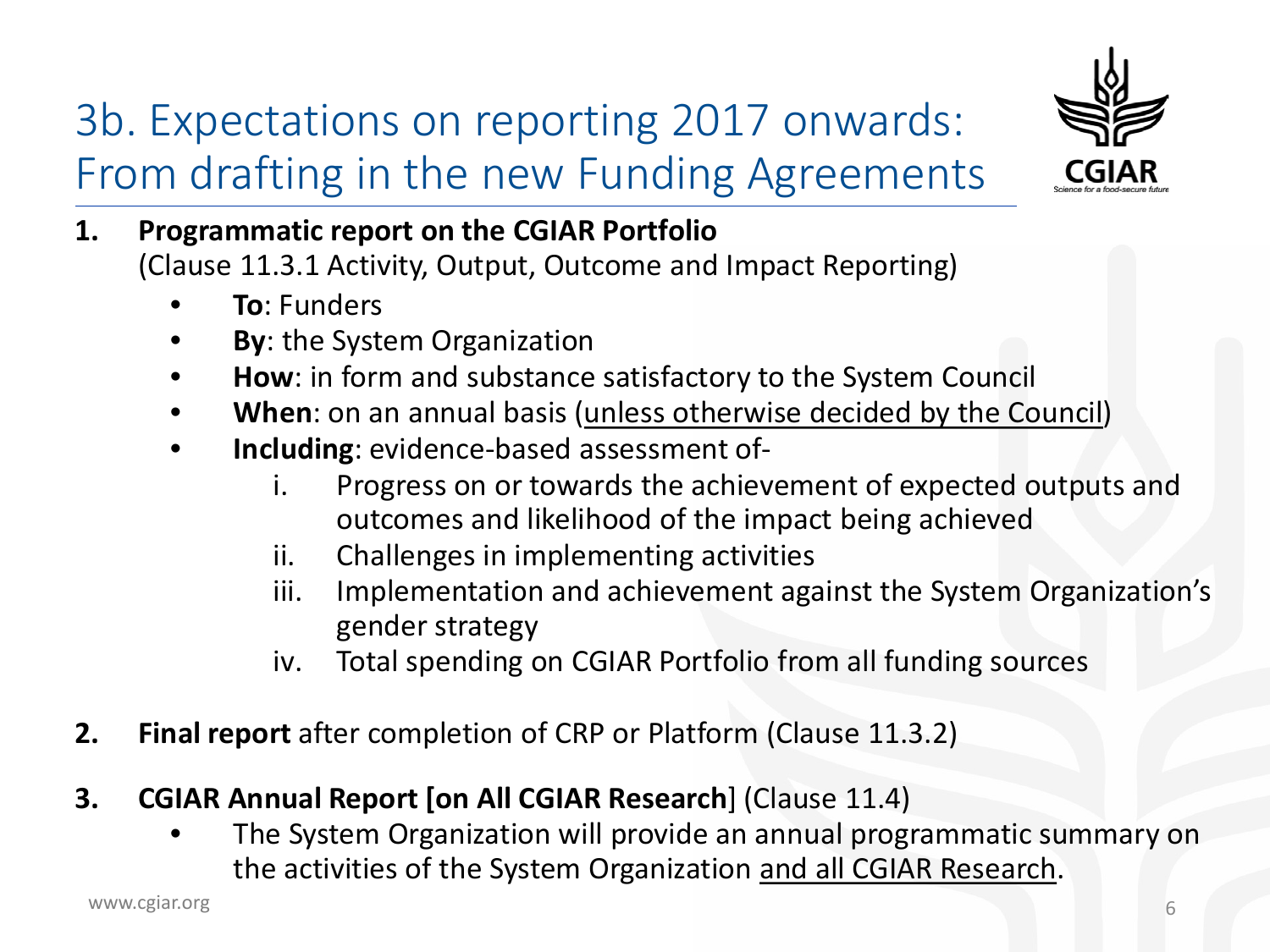4a. Looking forward- Strategic reporting on new Portfolio: Current steps



- 1. All CRPs and Platforms have submitted their Work programs and Budget (POWB) using the new trial template for 2017.
- 2. Making use of peer-review from the Office, the POWB documents will be finalized by the Programs and Platforms by 22 March 2017.
- 3. The Office will develop for the Board a synthesis of the work programs and budget to share with the System Council at its 4<sup>th</sup> meeting, 10-11 May, Netherlands.
- 4. An interim CRP Annual Report template will be developed based on Board and Council inputs and issued towards the end of the year for CRPs and Platforms to use for reporting on 2017 activities.
- 5. A suggested approach to reporting on 2017 and beyond is presented in the next slide as a basis for discussion and planning.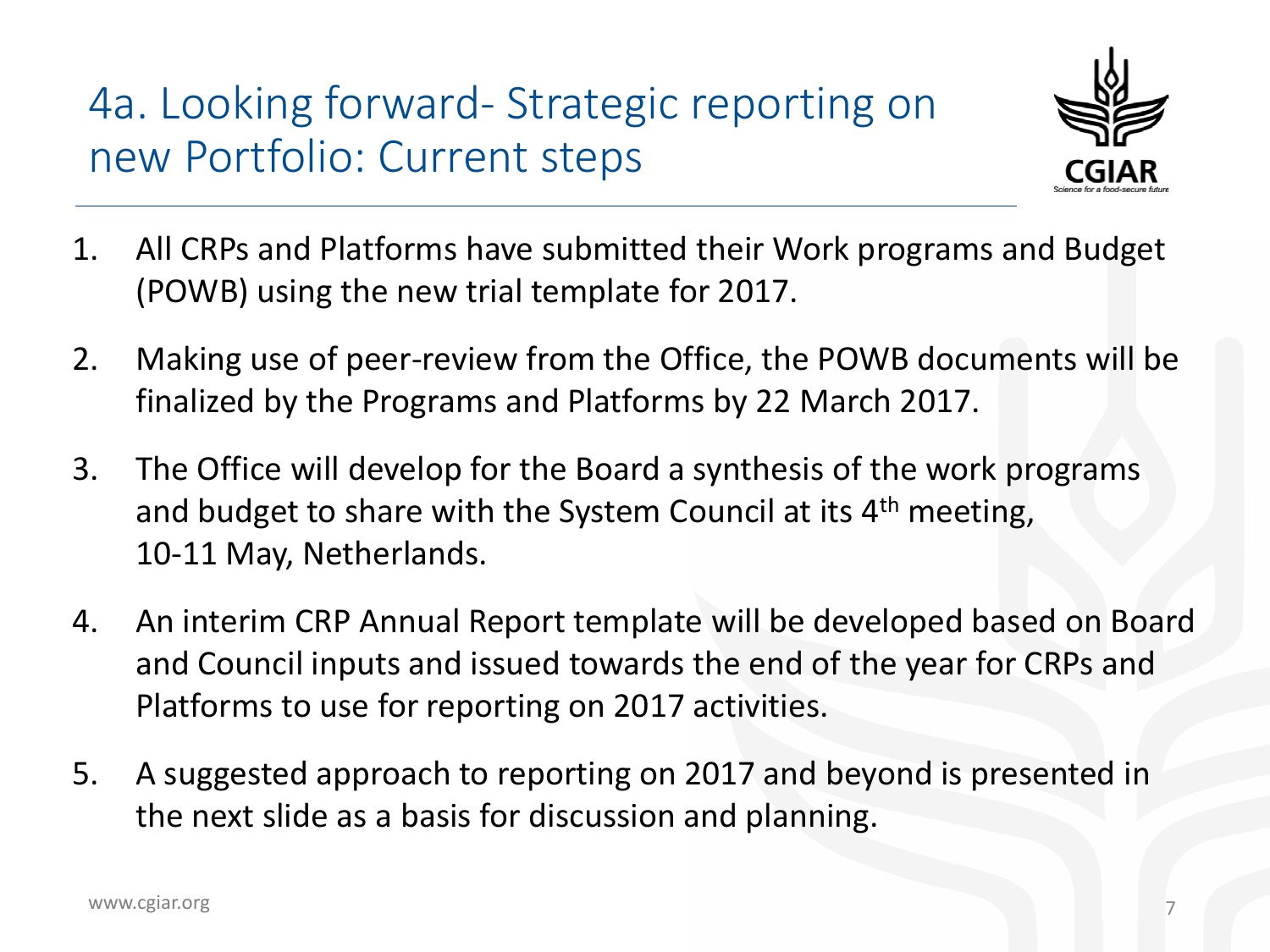# 4b. Seeking Board input on format and timing of strategic reporting for 2017 onwards



| <b>Reporting or</b><br>information type                                                                                              | <b>Role of the System</b><br>Management Board from the<br><b>Charter, Article 8.1</b>                                                                                                                                                                                     | Suggested Format                                                                                                                                                                                                                                                                                                                       | <b>Potential Timing- some</b><br>questions to consider                                                                                                                                                                                                                             |
|--------------------------------------------------------------------------------------------------------------------------------------|---------------------------------------------------------------------------------------------------------------------------------------------------------------------------------------------------------------------------------------------------------------------------|----------------------------------------------------------------------------------------------------------------------------------------------------------------------------------------------------------------------------------------------------------------------------------------------------------------------------------------|------------------------------------------------------------------------------------------------------------------------------------------------------------------------------------------------------------------------------------------------------------------------------------|
| POWB: Work programs<br>and financing plans on<br><b>CGIAR Research</b>                                                               | (dd) Provide annually to the<br>System Council and seek the<br>Council's strategic guidance                                                                                                                                                                               | Synthesis of activities to be<br>undertaken through the work<br>$\mathsf{I}$ programs                                                                                                                                                                                                                                                  | To SC by end of March each<br>year, for strategic guidance?                                                                                                                                                                                                                        |
| <b>CRP Reports and</b><br>Portfolio Report: Annual<br>portfolio analysis and<br>program reports on the<br><b>CGIAR Portfolio</b>     | (jj) Review the report prepared<br>by the System Management<br>Office and propose to the<br><b>System Council strategic actions</b><br>to ensure results and continued<br>relevancy<br>(kk) Taking in account feedback<br>from the System Council,<br>approve the reports | Lighter synthesis of progress<br>1.<br>against the emerging<br>performance management<br>framework, based on<br>categories of:<br>(i) agri-food systems,<br>(ii) integrating programs and<br>(iii) platforms<br>Deeper, detailed analysis of<br>2.<br>progress towards 2030 SRF<br>targets, lessons learned and<br>strategic questions | Each year- but how<br>1.<br>early could we set the<br>deadline for the CRP<br>Reports-so the Portfolio<br>report gets done in a<br>timing which makes it<br>useful for other<br>processes?<br>Possibly every 3 years<br>2.<br>by end of April, to<br>discuss in SC May<br>meeting? |
| <b>CGIAR Annual Report:</b><br>Consolidated system-level<br>annual financial and<br>programmatic reports on<br><b>CGIAR Research</b> | (oo) Review and submit to the<br>System Council, and taking into<br>account feedback from the<br>System Council, approve the<br>reports                                                                                                                                   | Summary of programmatic<br>activities of the System<br>Organization and all CGIAR<br>Research, presented in a<br>communications style document                                                                                                                                                                                         | To be published annually in<br>July?                                                                                                                                                                                                                                               |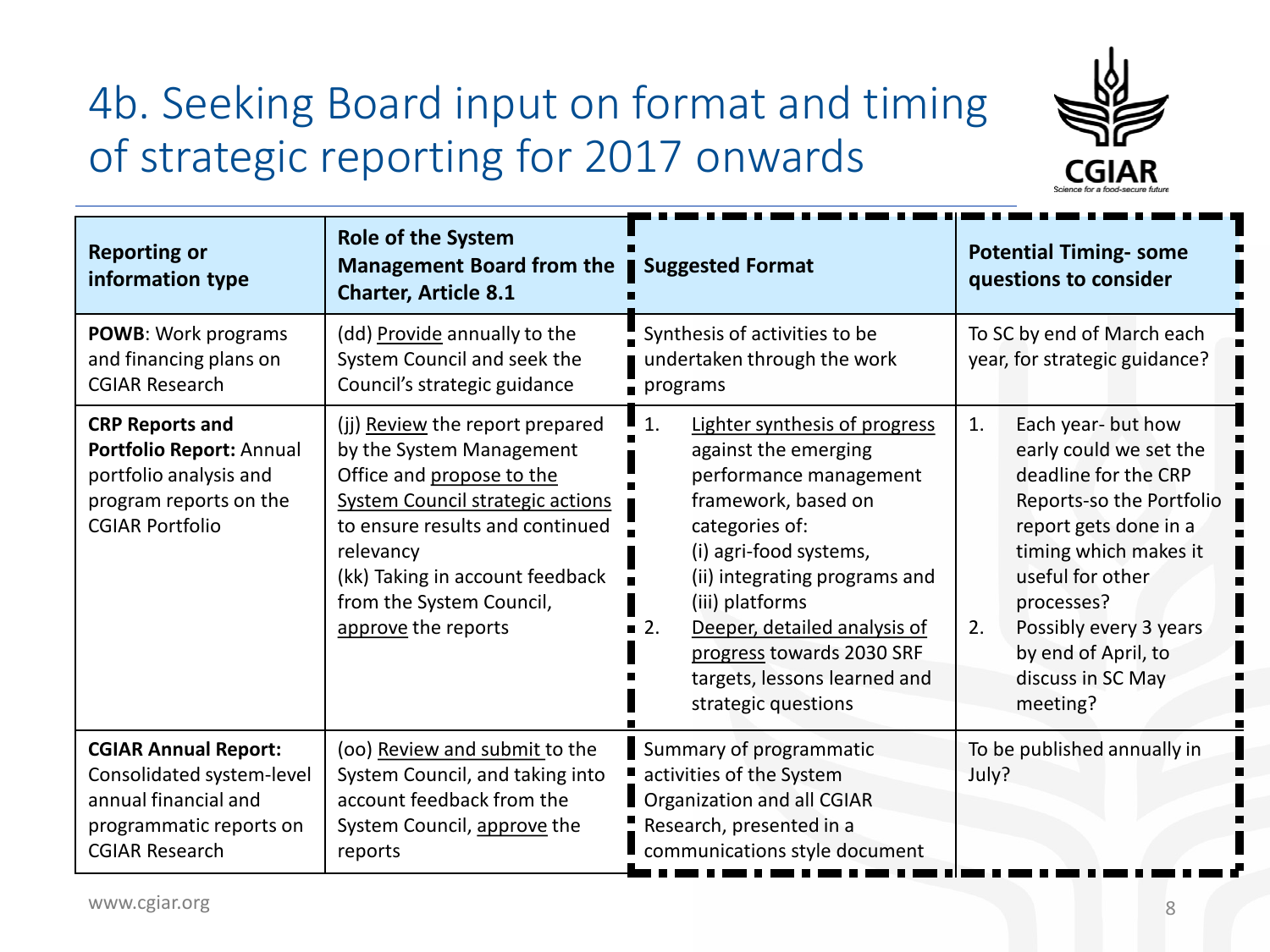

**Agenda item 5.1**  SMB5-05A-Appendix 1

**For Information** Version: 22 March 2017

### Update on the development of an Integrated Framework for a Performance Management System

### Purpose

This document provides an update on progress in developing an Integrated Framework for a Performance Management System ('Performance Management System') for CGIAR Research, since the 4<sup>th</sup> System Management Board ('Board') meeting held on 17 December 2016.

This update includes:

- Section I: Progress on key elements of the Performance Management System-
	- A. Indicators
	- B. POWB
	- C. Annual Report
	- D. ICT tool
- Section II: Overview of contributions across the System to the development of the Performance Management System
- Section III: Gaining additional performance management capacity at the System Management Office ('Office')

### Action Required

The System Management Board is asked to consider the progress and next steps in the development of an integrated framework for a performance management system for CGIAR research as is presented in this update.

Distribution Notice:

This document may be distributed without limitation.

Prepared by: The System Management Office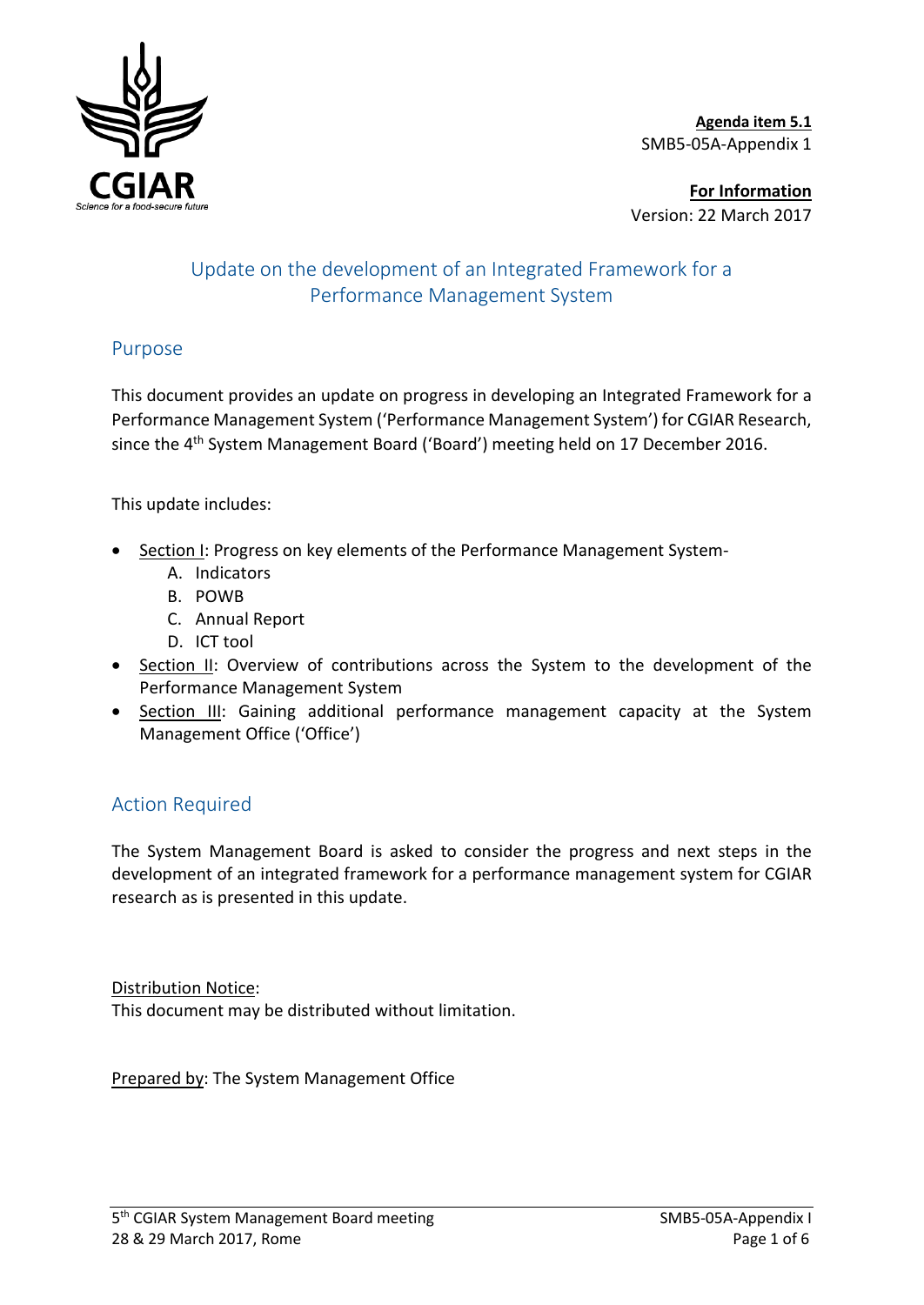### Background

- 1. A Task Force on Indicators ('Taskforce') was commissioned by the System Organization in April 2016 to come up with a plan to monitor the CGIAR system's progress towards its system level outcomes at the development impact level.
- 2. The Taskforce primarily includes representation from the System Management Office ('Office'), the Monitoring, Evaluation and Learning Community of Practice ('MEL CoP'), CRP leaders, IEA and ISPC, and donors including USAID, GIZ, and the Dutch Government (Ministry Foreign Affairs).
- 3. The Taskforce firstly focused on developing indicators, however, it became clear that there was a need for an integrated performance management system into which these indicators would fit, pulling together different monitoring, evaluation and learning entities including ISPC/SPIA and the IEA.
- 4. The proposed approach for the Performance Management System was presented to additional Funders at CIMMYT 50 (EU, ACIAR, BMGF, Swiss Agency for Development & Cooperation, National Research Council Canada), to the broader MEL CoP, and was endorsed by the Board at its  $3<sup>rd</sup>$  Meeting on 1 November 2016 and the System Council during its 3<sup>rd</sup> meeting held virtually on 23 November 2016.
- 5. The Action Plan for results-based management presented and endorsed at SC3 will focus in 2017 on addressing additional gaps such as: interim Program of Work and Budget ('POWB'), CRP Annual Report and Portfolio Report templates, and to implement a systemwide interoperable ICT support and facilities for planning and reporting.

#### Section I: Progress on key elements of the Performance Management System

#### **A. Indicators**

6. The Taskforce focused on the indicators pointed to by the red arrow in the diagram:

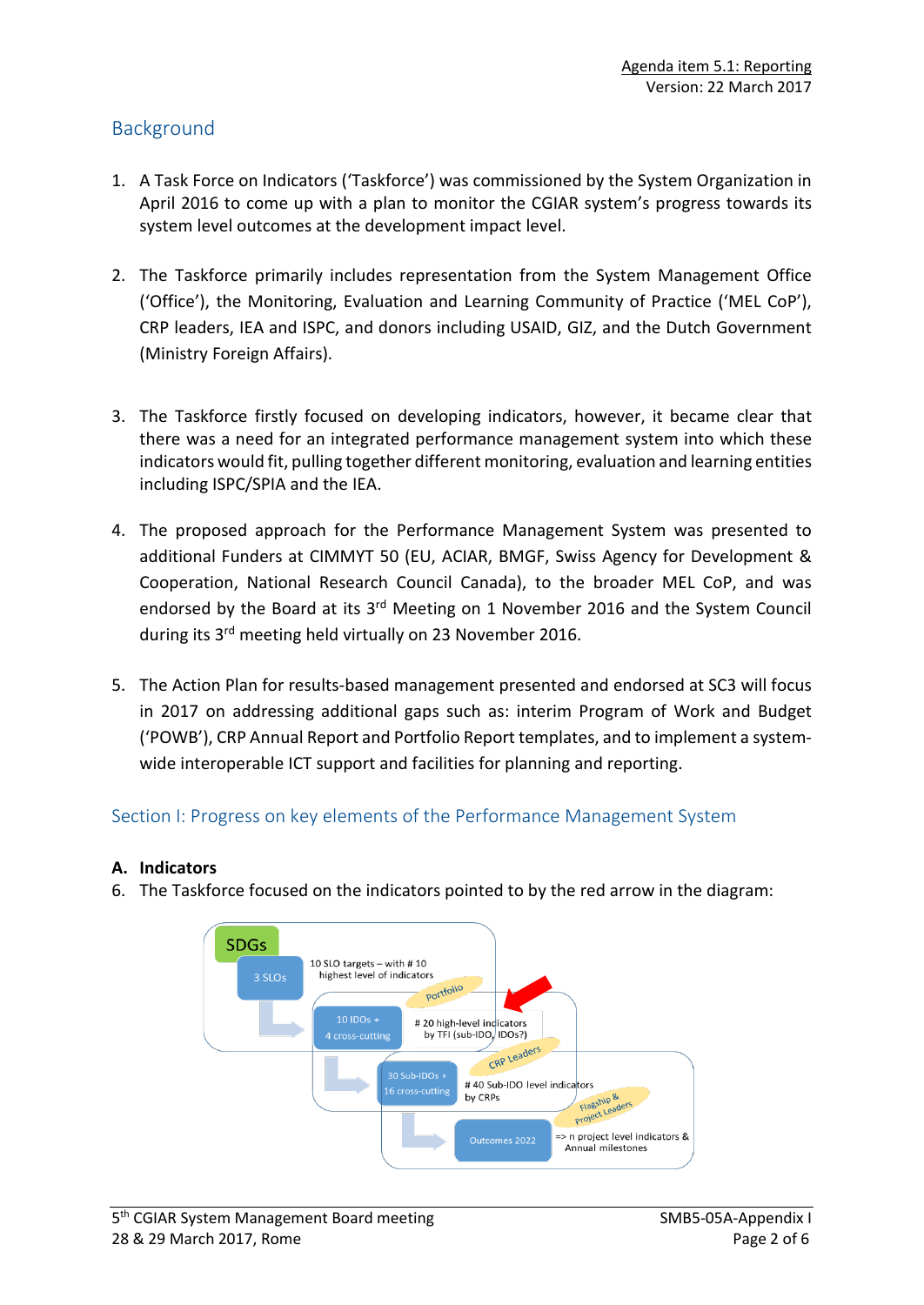- 7. Progress on 2017 CRP-level indicators towards sub-IDOs was made, including a consensus on the need to improve and reduce indicator numbers, and work towards harmonization of indicators, where possible. This task is expected to be completed during the wrap-up meeting of the Taskforce, 21-24 March 2017.
- 8. High-level draft indicators for the 3 SLOs were reviewed and will be mapped to the 10 SLO indicators and to the set of Sub-IDO level indicators to identify potential linkages.
- 9. 2017 CRP-level indicators towards sub-IDOs were reviewed as part of the 2017 POWBs process, and improvements and opportunities for harmonization were identified. Criteria used for the review included aggregability, measurability, frequency, and mapping to sphere of interest. These indicators were also mapped to 20 of the high-level draft indicators to identify potential linkages.
- 10. The Taskforce has identified an additional need to assess the current status of baseline data available to support the monitoring of the proposed indicators, and to identify the remaining baseline gaps. Baseline activities are being planned acrossthe CRPs (see POWBs 2017); however, additional efforts will be needed to fill these gaps in close collaboration with the Standing Panel for Impact Assessment (SPIA) in the second phase of the Strengthening Impact Assessment in CGIAR (SIAC) project and linked with the CGIAR Country Collaboration.
- 11. The Taskforce will hold its wrap-up meeting 21-24 March 2017 to:
	- a. Finalize the indicator work of the current Taskforce.
	- b. Validate and when possible articulate sets of indicators (limited number) at different levels of use depending of the R4D pathway from the sphere of control to the sphere of influence and eventually the sphere of interest.
	- c. Validate the work of the Taskforce with funder representatives (ACIAR, BMGF, GIZ, NL, USAID) and CGIAR specialists (IEA and ISPC).
	- d. Develop a well-documented hand-over package to be taken forward by a new task force on the integrated framework with proposed next steps, key messages to specific target audiences (e.g. Office, Board, Council, Resource Groups, MEL CoP).

### **B. Program of Work and Budget (POWB)**

- 12. In collaboration with the MEL CoP and based on feedback from CRP and Platform Leaders, and CGIAR specialists, a 2017 POWB template was prepared for both programs and platforms, which was finalized on 15 January 2017) and shared with CRP/Platform leaders.
- 13. All 11 CRPs and 3 Platforms submitted their 2017 POWB in a timely manner and followed the agreed template.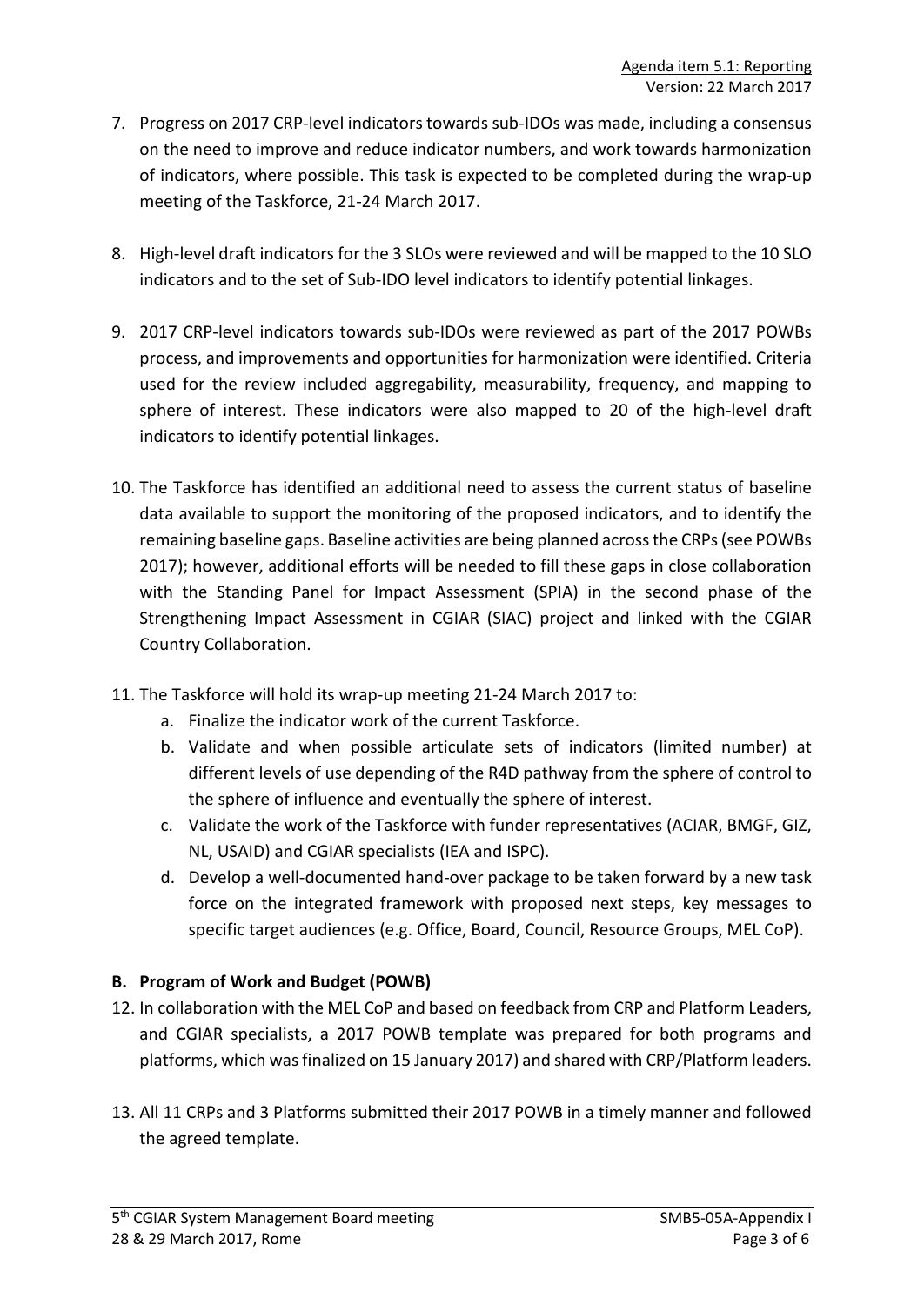14. Proposed criteria for undertaking a review of the 2017 POWB were developed based on the interim template to be able to harmonize comments and make a synthesis for the Board. These proposed criteria were shared with CRPs and Platforms, and then with the Board on 8 March 2017 for input.

#### **C. Interim Annual Report template 2017**

- 15. An outline for the improvement/development on the CRP Annual Report template was prepared. The System Management Office, in collaboration with the MEL CoP and CRP/Platform Leaders will further develop an interim template.
- 16. The Science Leaders' meeting in June 2017 has been proposed as a first milestone in the development of the draft interim template for the CRP Annual Report 2017. The Board will be asked for input during development of the template and eventually for endorsement before the template is issued.

#### **D. ICT Supported Planning, Monitoring, Evaluation, Reporting and Learning Platform**

- 17. A positive response and interest was received from CRPs and others for an ICT-supported planning, M&E, reporting and learning platform (e.g. MARLO).
- 18. Managing Agricultural Research for Learning and Outcomes (MARLO) is an existing ICT online platform that can support the planning, monitoring, evaluation, reporting, and learning processes across and within participating CRPs and Platforms. This platform is built to be interoperable with other open source systems in place and used across CGIAR, and will provide content harvestable by the Big Data Platform for efficient performance management. The status of this tool includes:
	- a. Seven CRPs and one Platform have been developing a common standard for this platform and associated processes.
	- b. Two more CRPs have shown interest and are in the decision process. A few CGIAR Centers have also started looking at the benefits of such a tool.
	- c. The CCAFS development team is working towards a business intelligence model to allow learning, analysis and decision making within and across the research programs and platforms. CIAT leads the Big Data Platform with IFPRI as a co-lead, ensuring the required synergies and collaboration to build performance management functionalities efficiently into the platform.
- 19. At the System level, a harvesting and analytical tool is required to ensure an efficient performance management system. The Big Data Platform is developing a harvester that will enable the "plug-and-play" functionality between CGIAR research outputs and reported indicators and mapping, visualization, and analytical tools to enable this for a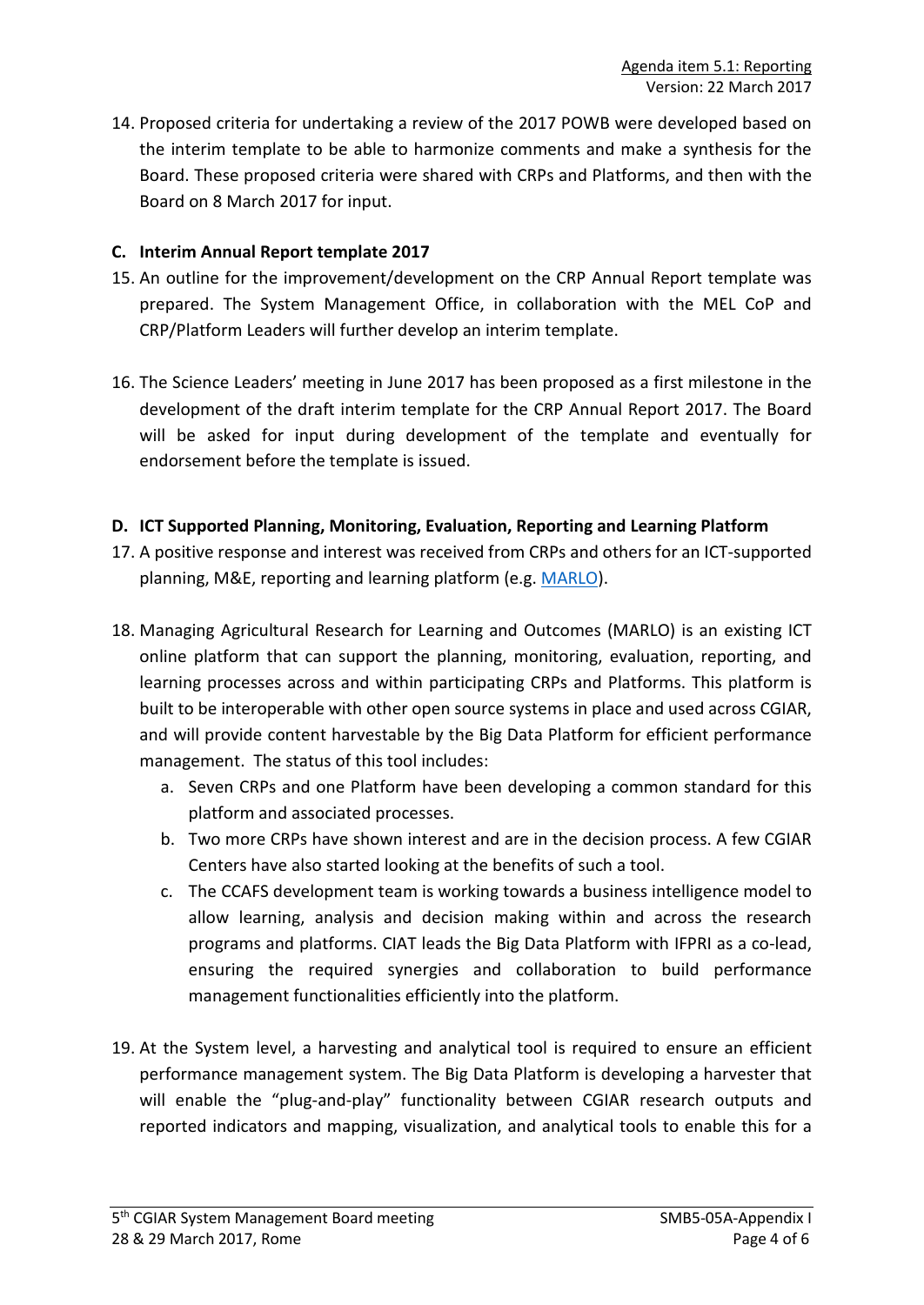variety of stakeholders. A prototype is expected to be developed by the end of 2017, with a working beta version in 2018).

- 20. This Big Data Platform harvesting tool could be used for the following purposes, as suggested by CRP/Platform Leaders, including:
	- a. Going beyond repositories to include MEL data from the MARLO platform;
	- b. Mapping indicators to data sets, including scientific data;
	- c. Automatizing standard processes to guide staff;
	- d. Consolidating information across portfolio; and
	- e. Bringing more transparency internally and externally.
- 21. There is a clear need for coordination with the MEL, MARLO, Big Data Platform and other relevant teams on developing user requirements and functionalities to support the reporting process.

### Section II: Overview of contributions across the System to the development of the Performance Management System

### 22. **Monitoring, Evaluation and Learning Community of Practice (MEL COP)**:

- a. Virtual meetings are organized every two months. Meetings are increasingly wellattended, and participation and contributions are getting more distributed across the group.
- b. The MEL COP has currently a set of sub-groups working on important elements for the community of practice, including on: governance, templates for planning and reporting, online MEL platforms, and a common glossary.
- c. The next in-person meeting is tentatively scheduled for September 2017 where discussions will be held on XXX

### 23. **CRP and Platform Leaders**:

- a. In addition to CRP Leaders' involvement in the Task Force, a meeting was held 10- 11 January 2017 to collect feedback and focus on validation of draft elements of the Performance Management System by CRP and Platform Leaders, as well as experts from IEA and ISPC/SPIA. Consensus was reached on the Monitoring, Evaluation and Learning ('MEL') framework with the three spheres of control, interest and influence, and related MEL components needed within each of the spheres (as per the document shared with the SMB4, 17 December 2017).
- b. CRP and Platform leaders have been consulted on the development of the interim POWB template during its development as well as the proposed criteria to use in reviewing these.